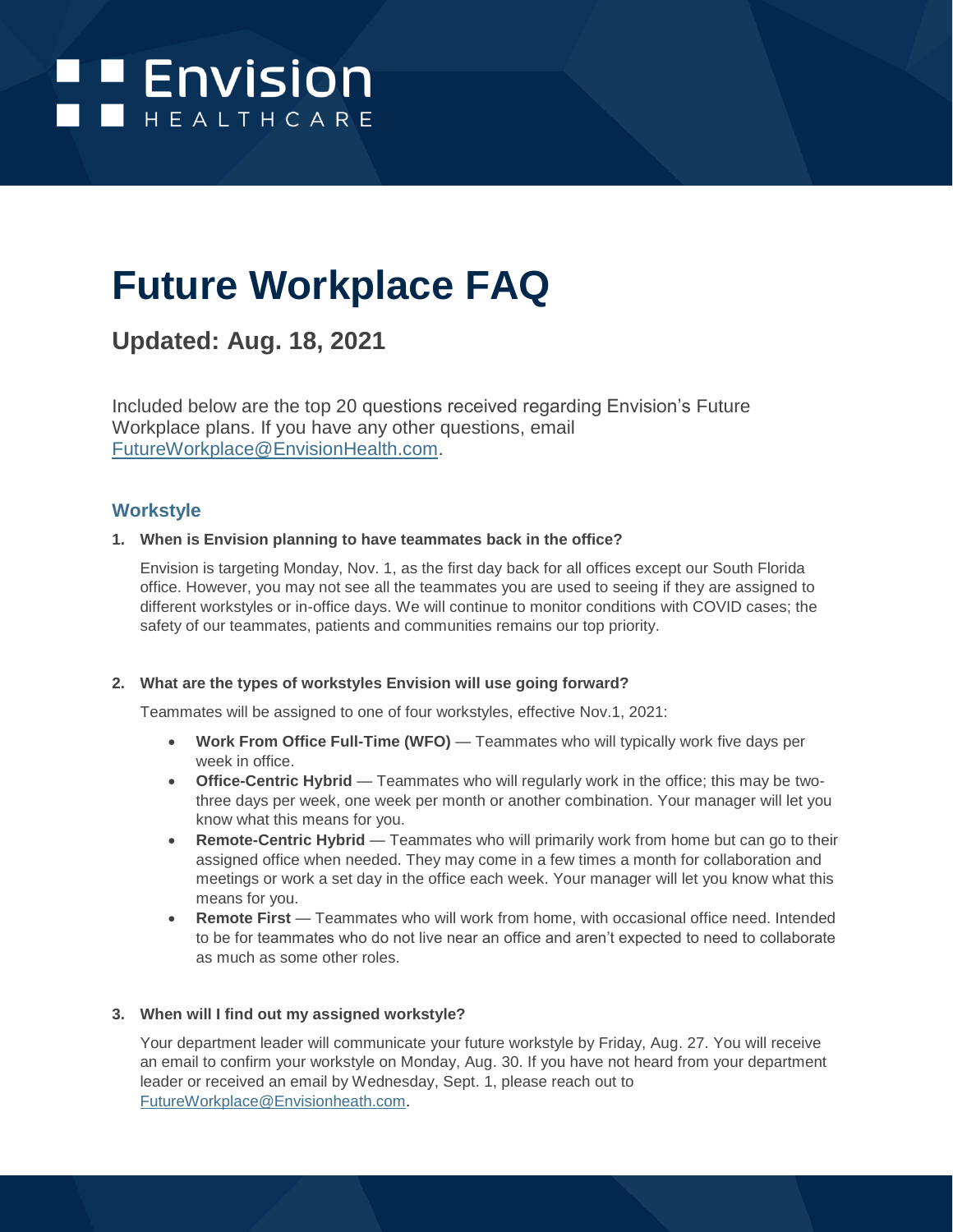#### **4. How was my workstyle assigned to me?**

Your workstyle was determined by your leaders and managers who considered the nature of your work, needs of the business and, to the extent possible, your personal preferences in assigning one of the four workstyles. Our workstyles will look slightly different depending on your role and team within the organization. Your manager and/or team leader can help you understand which components of your week can be more flexible.

We expect that our workstyles will evolve over time as our leaders and teammates discover what works best to advance the business goals within the different parts of our organization. If you'd like to change your workstyle, talk with your manager to understand why your workstyle was selected and explain why you need to change it. Together, you can determine the best next steps.

## **5. If I'm not comfortable coming back into the office, can I stay at home?**

Talk with your manager to explain what you need. We will try to accommodate flexibility requests if they don't cause interruptions to the business.

## **Working in the office**

## **6. Will I have an assigned space in the office?**

This will depend on your schedule and space needed at your office location.

- If you are Work From Office Full-Time (WFO) teammate, you will have an assigned workspace.
- If you work on an Office-Centric Hybrid schedule, you may have an assigned space or share a workspace.
- If you work a Remote-Centric Hybrid schedule or Remote-First, you will likely need to reserve a "hotel" space.

## **7. If I share a workspace, will I have access to a locker or cabinet to store some personal items at the office?**

Shared workspaces will be primarily designed to accommodate Remote First or Remote-Centric Hybrid workstyles. If you have one of these workstyles, you will not have a designated space to store personal belongings at the office. We recommend you bring only what you need to the office (e.g., laptop, notebook, water bottle). There will be shared resources to use in the offices like desks and monitors.

## **8. Do I need to wear a mask in the office?**

Yes. At this time, masks are required for all teammates and visitors in our offices, regardless of vaccination status. If you do not have a mask, one will be provided for you upon entry to our facility. Please contact your HR Business Partner if you would like to request an accommodation related to our mask policy.

If you are not vaccinated, you should not come to an office. Please contact your HR Business Partner if you need to come into the office and are not vaccinated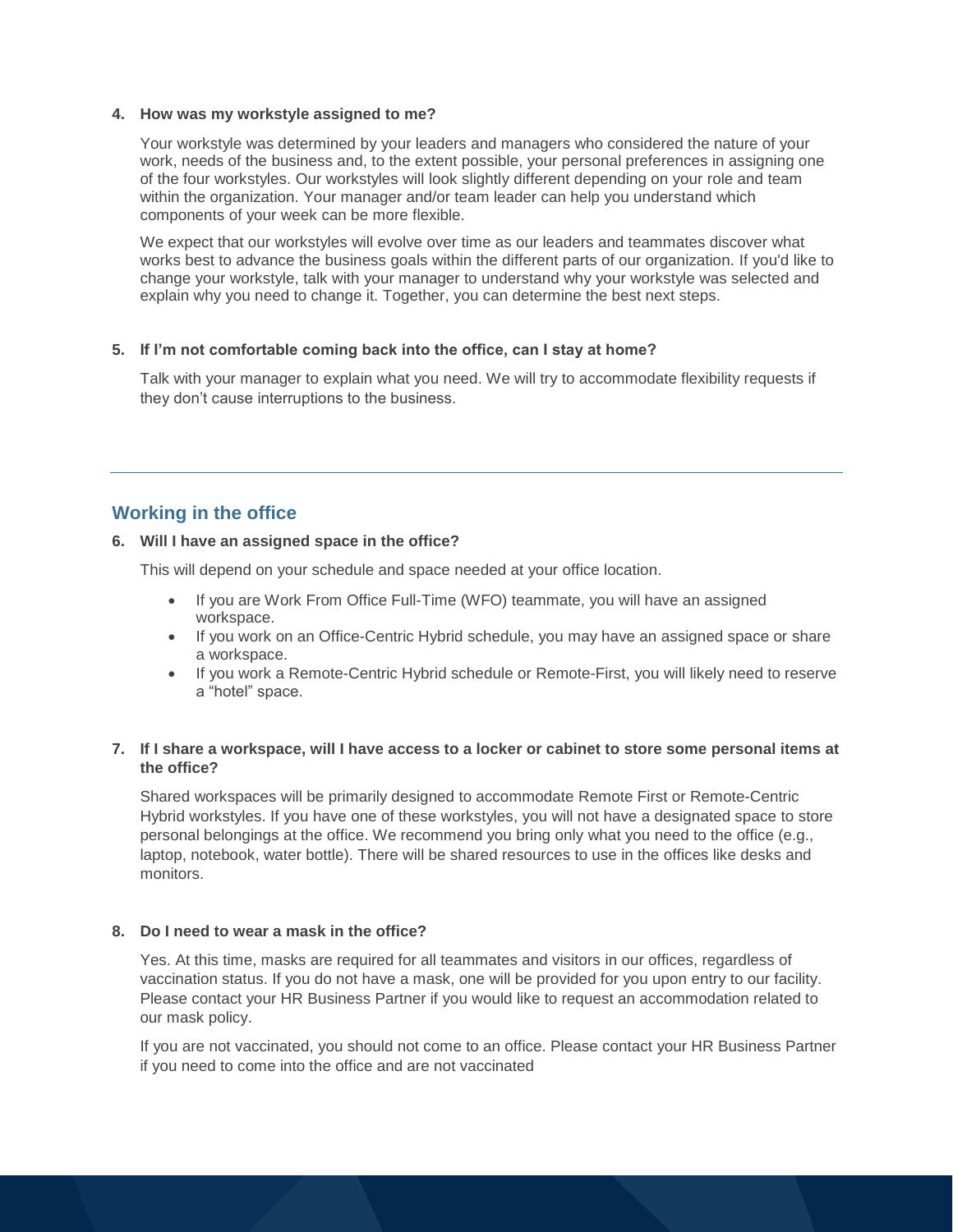## **9. What do I do if I have come into contact with someone who has COVID-19 or if I have COVID-19? When can I return to work?**

If you are **fully vaccinated**, you will not need to quarantine unless you have symptoms of COVID-19.

If you are **not fully vaccinated** and come into close contact with someone exposed to or with a confirmed case of COVID-19, notify your supervisor right away and stay home. Close contact is defined as coming within six feet of an infected person who is lab/clinically confirmed for a period of time totaling 15 minutes or more over 24 hours, especially indoors. Teammates in close contact should follow [CDC Guidelines for Quarantine and Isolation](mailto:Daniela%20Alzuru%20%3cdaniela.alzuru@envisionhealth.com%3e;%20Jennifer.Harrison@amsurg.com) before returning to work.

## **10. Will offices be renovated to support our future workplace design when we return in November?**

At this time, our focus is preparing the space for our teammates' return in November, and therefore, we will not be renovating our offices. However, we are always reviewing our offices to ensure they meet our needs from a design and technological perspective. We will continue this process through the rest of 2021 and 2022.

## **Working from home**

### **11. Will I be able to pick up personal belongings that are at my desk?**

Yes, the Real Estate & Facilities team will create a schedule for teammates who need to pick up personal items. Communication regarding a scheduled date and time will be coming in late August. Boxes will be provided for you to pack your things, and bins will be set up for trash, items you no longer need (like office supplies) and materials to be shredded. Staff will also be available to help you move and load items, if needed.

If you are on a hybrid schedule, please feel free to bring office supplies home with you. Please be mindful of other teammates and take only what you need.

## **12. Will teammates currently using desktops be converted over to laptops?**

The intention is to transition teammates to laptops over the next 12-18 months. We will transition office-centric hybrid teammates first, then continue through the rest of the company. Please be on the lookout for subsequent communications regarding your transition to a new machine if you have a desktop and are not WFO.

## **13. Can I work from anywhere?**

We understand teammates working in Remote First or Remote-Centric Hybrid workstyles may want to work from other areas outside their home office, such as coffee shops, restaurants or hotels. Teammates should clear any alternate working environments with their leader. We do ask that teammates connect to their VPN and guard their work devices to ensure all work data remains secure.

If you are planning to move, talk to your manager first to understand any impacts or steps you will need to take. For legal and administrative reasons, we cannot support any teammates working outside of the United States.